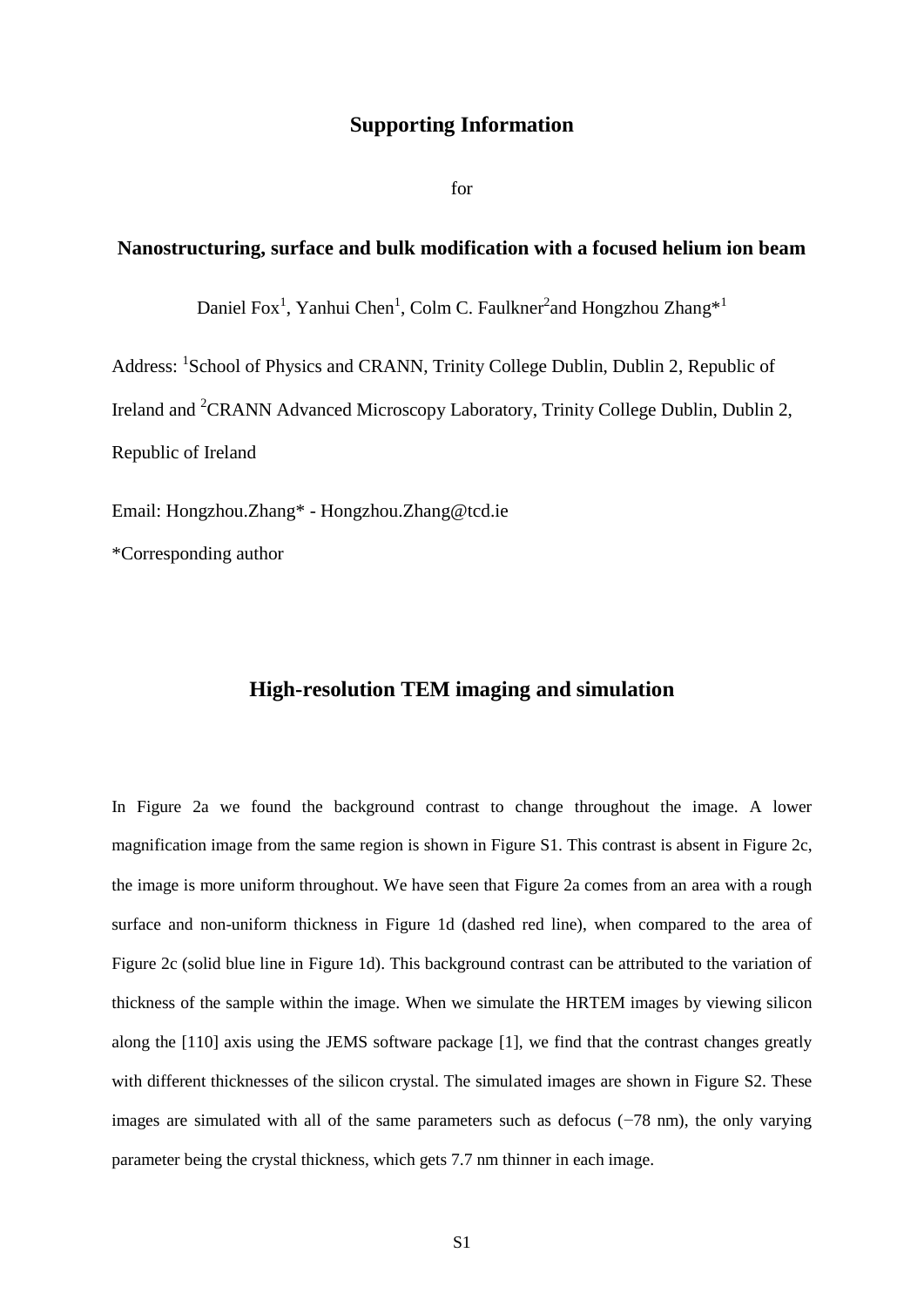

**Figure S1:** HRTEM image from an area of the silicon sample that has not been modified by helium ions.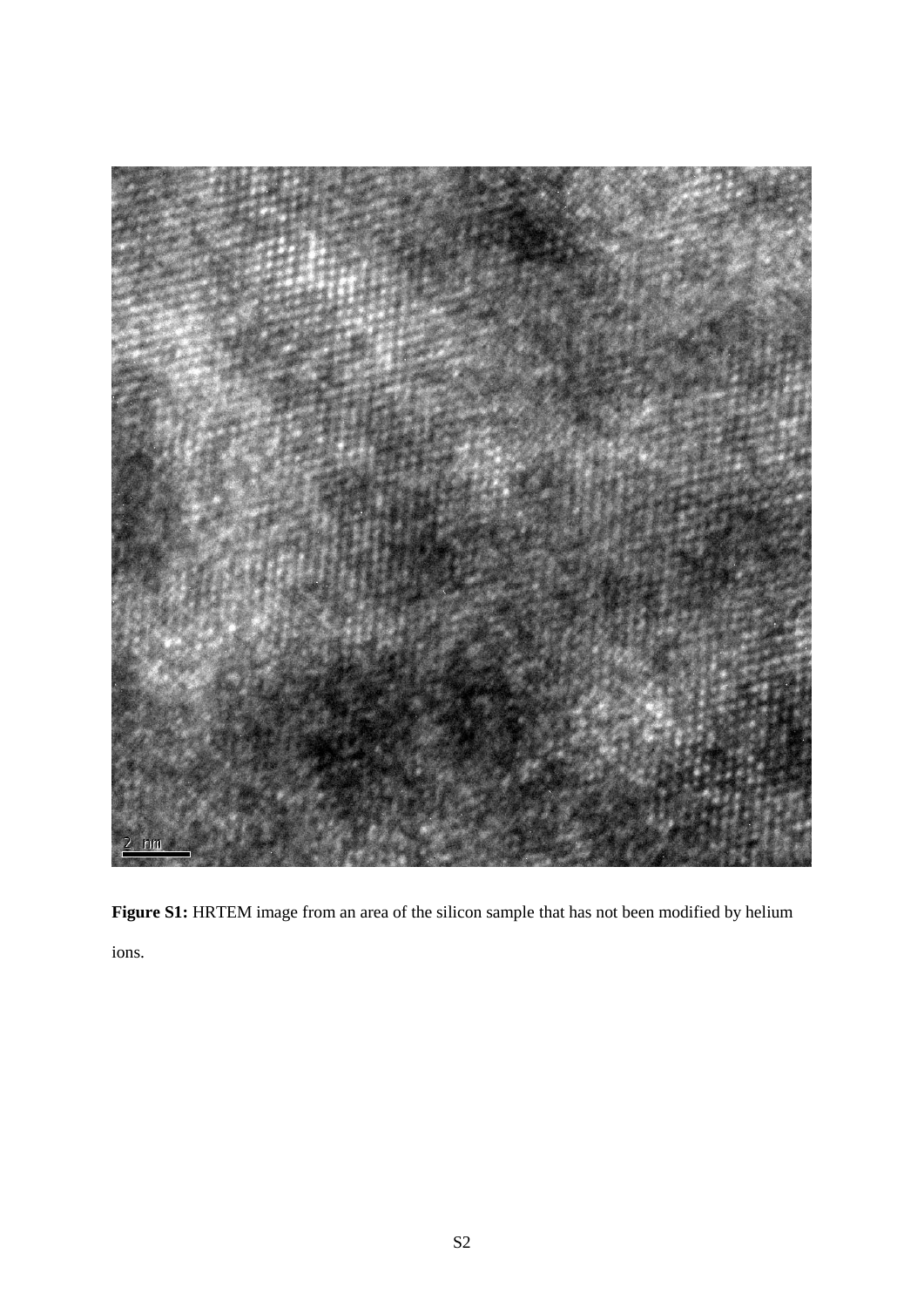| $t = 140.6$ |
|-------------|
| $t = 132.9$ |
| $t = 125.2$ |
| $t = 117.5$ |
| $t = 109.8$ |
| $t = 102.1$ |
| $t = 94.4$  |
| $t = 86.7$  |
| $t = 79$    |
| $t = 71.3$  |
| $t = 63.6$  |
| $t = 55.9$  |

**Figure S2:** JEMS simulation of HRTEM images of silicon[110] with various different crystal thicknesses.